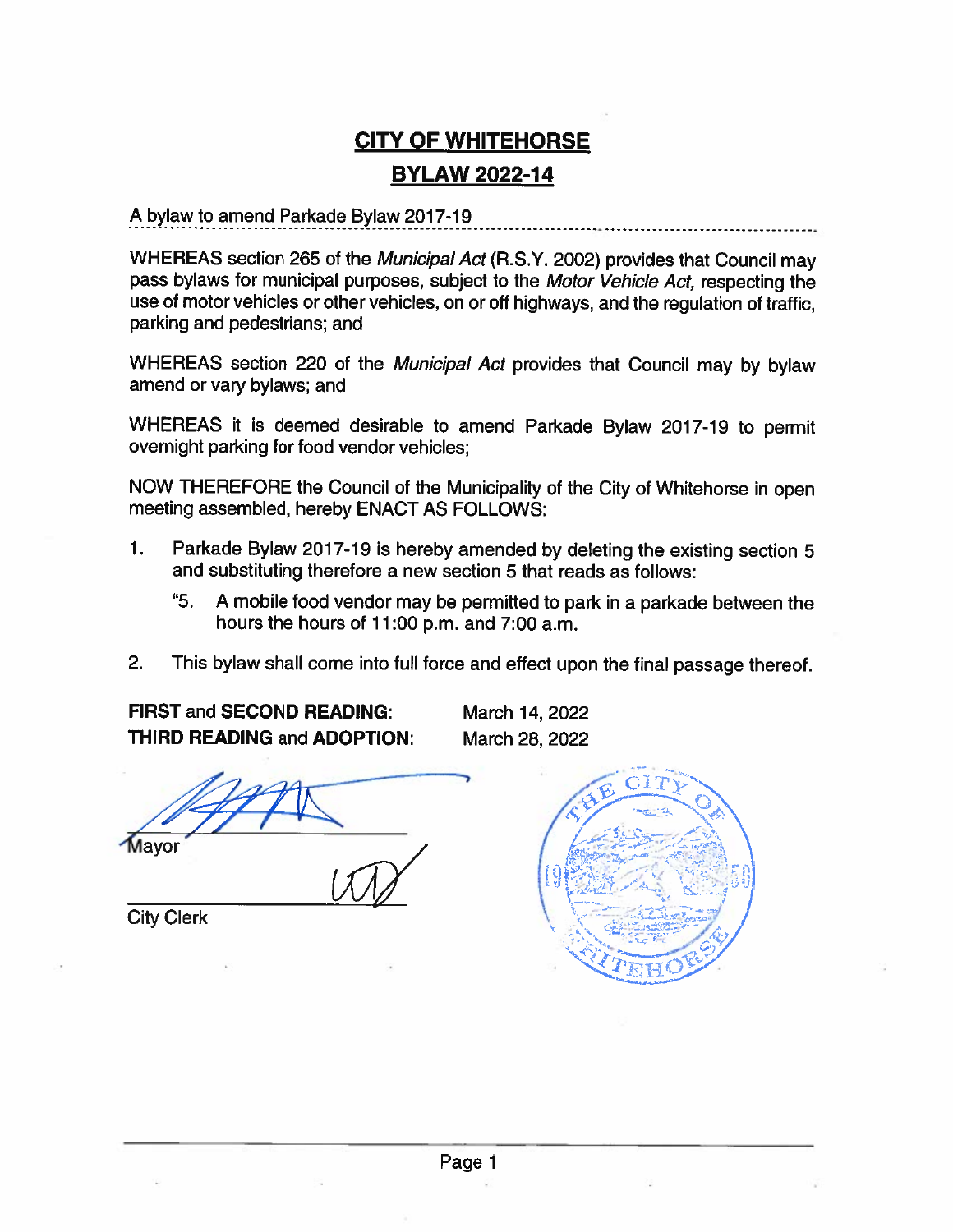# **CITY OF WHITEHORSE BYLAW 2017-19**

#### A bylaw to regulate the operation of parkades

WHEREAS section 265 of the *Municipal Act RSY 2002, c.154* provides that council may pass bylaws for municipal purposes regulating, subject to the *Motor Vehicles Act* RSY 2002, c. 153, traffic, parking, and pedestrians; and

WHEREAS section 266 of the *Municipal Act* provides that such bylaws may regulate, control or prohibit, and provide for a system of licences, inspections, permits or approvals;

NOW THEREFORE the council of the municipality of the City of Whitehorse hereby ENACTS AS FOLLOWS:

## **SHORT TITLE**

1. This bylaw may be cited as the "**Parkade Bylaw**".

# **DEFINITIONS**

2. In this bylaw,

"CITY" means the City of Whitehorse.

"CITY MANAGER" means the City Manager of the City of Whitehorse.

"COUNCIL" means the duly elected municipal council of the City of Whitehorse.

"DESIGNATED OFFICER" means an employee of the City of Whitehorse, or an authorised representative as designated by the City Manager.

"FEE" means a fee as set out in the City's Fees and Charges Bylaw as amended from time to time.

"LEASE, ENCROACHMENT AND PROPERTY USE POLICY" means the policy, adopted by council and amended from time to time, that guides Mobile Food Vendor operations.

"MOBILE FOOD VENDOR" (street vendor, street stand, food truck, etc.) means an independently operated vehicle or mobile food vending apparatus occupying public space, typically for the purpose of providing food and beverages for commercial sale by a business entity in an outdoor setting, to either passers-by or seated patrons.

"OFFICER" means an officer as defined in the *Motor Vehicle Act* and includes City of Whitehorse bylaw enforcement officers referred to in Commissioner's Order 1978/118 passed pursuant to the *Motor Vehicles Act, RSY* 2002, c. 153.

"OPERATING HOURS" means the hours between 9:00 a.m. and 6:00 p.m. on Monday to Friday inclusive, except when such days are statutory holidays, or designated otherwise by the City.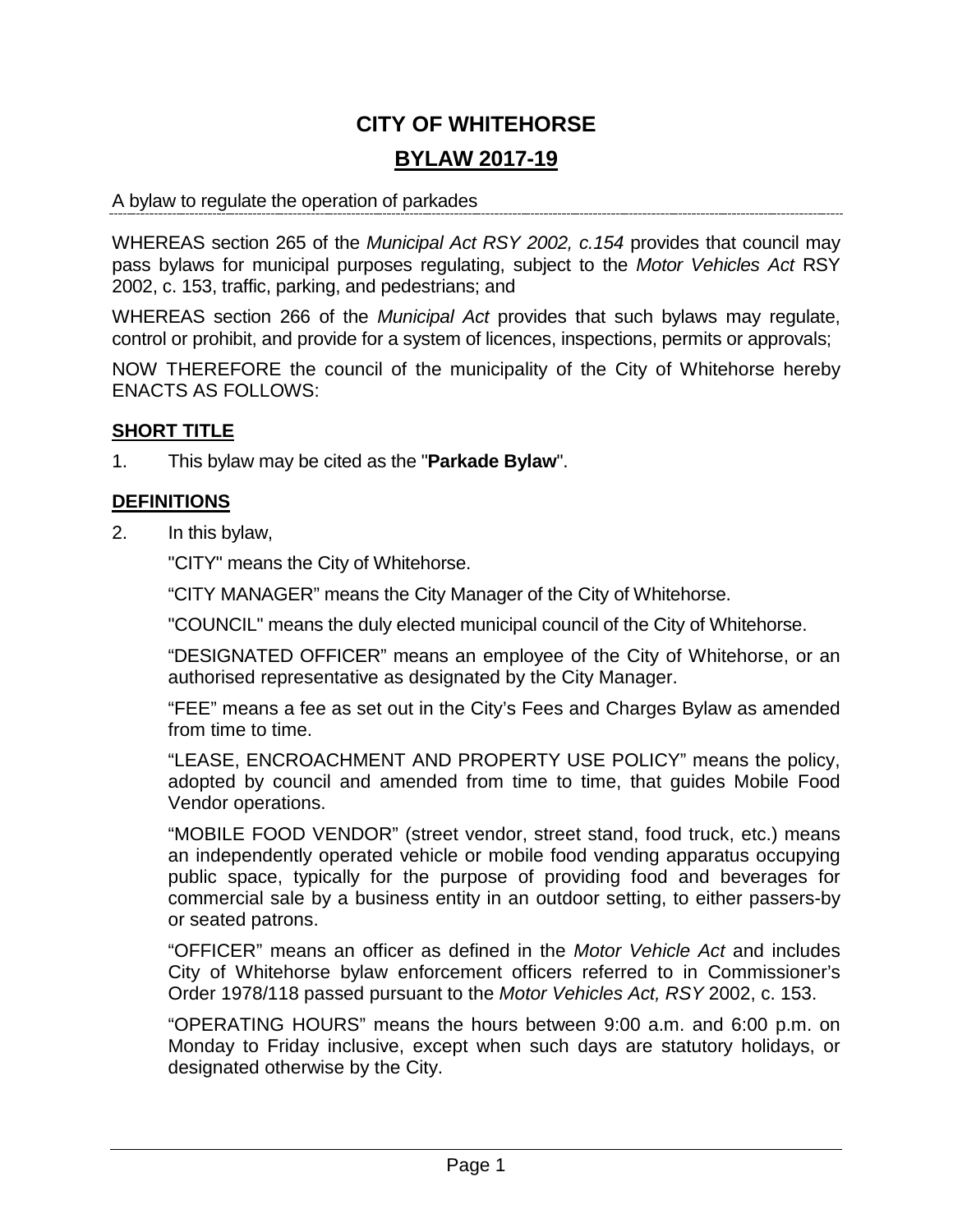"PARK OR PARKING" includes the standing still of a vehicle, except where a vehicle is stopped in the ordinary course of being driven on the roadway.

"PARKADE" means:

- (1) The Main-Steele Parkade situated in Lots 12 17, Block 6, located on the corner of Steele Street and Third Avenue;
- (2) The Second and Steele Parkade situated in Lots 7 11, Block 16, located on the corner of Steele Street and Second Avenue; and
- (3) The Main and 6th Parkade situated in lots 607, 609, and 611 in block 55, Quad 8880, Plan 3807 LTO, and the 15 metres north, immediately contiguous to each lot.

"PERMIT" means the City's approval, with or without conditions, authorized and issued under this bylaw.

"PAY PARKING KIOSK" means a kiosk set up within a parkade for the purpose of receiving a fee for parking in designated parking stalls within the parkade.

"TRAFFIC BYLAW" means the City of Whitehorse Traffic Bylaw as amended from time to time.

"VEHICLE" means a vehicle or motor vehicle as defined in the *Motor Vehicles Act,* and includes a mobile food vendor.

## **EXEMPTIONS**

3. This bylaw shall not apply to a designated officer, officer, or employees or agents of the City of Whitehorse, or to the operators of fire, ambulance, search and rescue, or other emergency vehicles acting in the course of their lawful duties.

#### **HOURS OF USE**

- 4. During operating hours, no person shall park a vehicle in a parkade unless the operator of such vehicle has paid the fees provided for by this bylaw.
- 5. A mobile food vendor shall not park in a parkade between the hours of 11:00 p.m. and 7:00 a.m.

#### **FEES**

- 6. The fees to be charged for the use of a parkade are set out in the Fees and Charges Bylaw.
- 7. The fees for mobile food vendors occupying stalls in a parkade are set out in the Lease, Encroachment, and Property use Policy and the Fees and Charges Bylaw.

#### **GENERAL REGULATIONS**

8. A sign bearing a clearly legible stall number shall identify each parking stall in a parkade.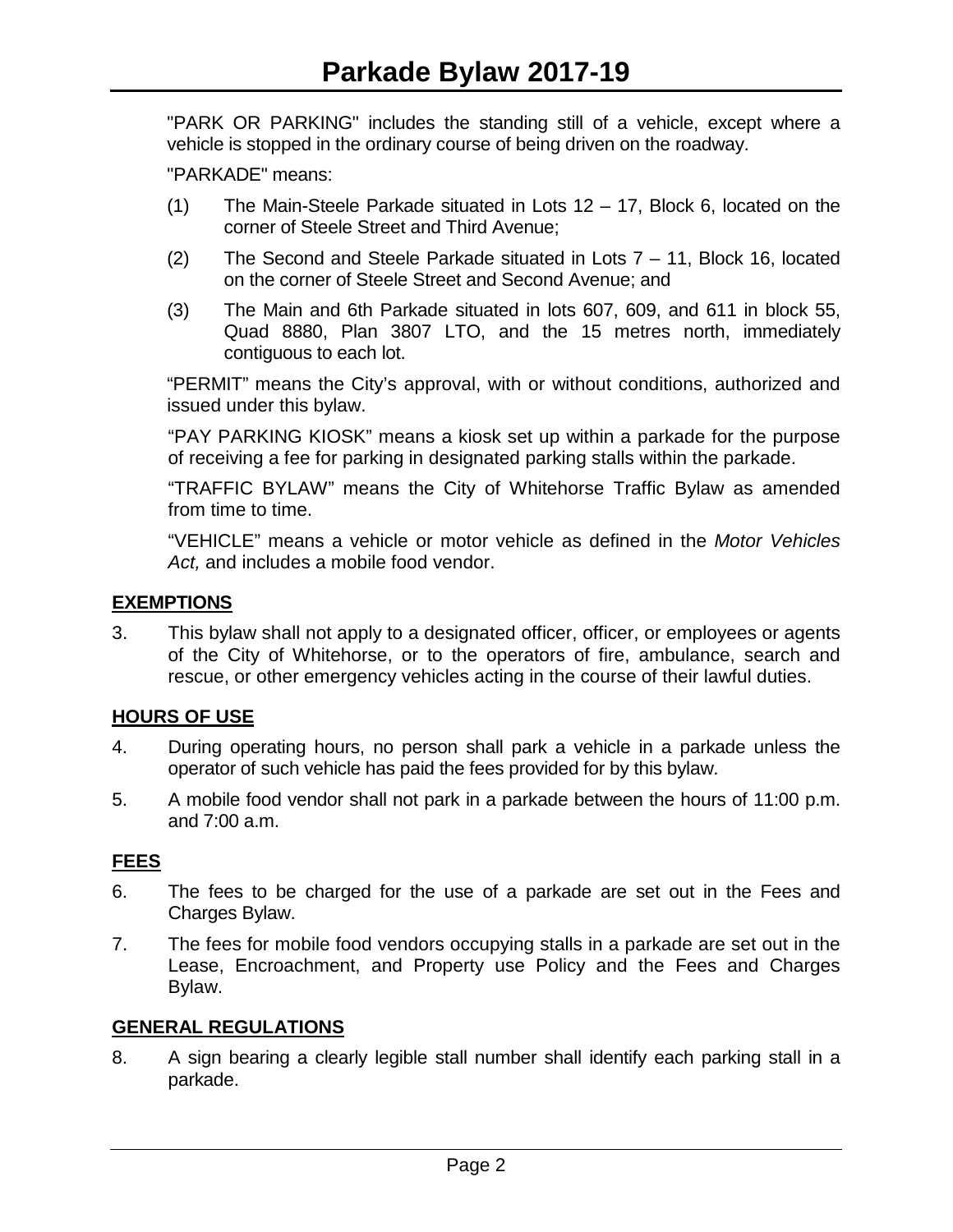- 9. During operating hours, no person shall park a vehicle in a parkade parking stall designated for permit holders unless that person is the holder of a valid monthly parking permit or a temporary parking permit authorizing parking in the specific numbered stall in which the vehicle is parked.
- 10. Notwithstanding any other section of this bylaw, a mobile food vendor may only occupy a stall in a parkade pursuant to the Lease, Encroachment, and Property use Policy.

### **PARKING METER ZONES**

- 11. When a parking meter zone is established in a parkade, vehicles using the parking meters must park in the parking stall and deposit coins in the parking meter for that parking stall up to the maximum time on that parking meter.
- 12. No person shall park a vehicle for more than four hours at a time in a four-hour meter zone during operating hours.
- 13. No person who parks at a metered parking space shall allow the vehicle to remain in that parking space for a period longer than that for which payment has been deposited in the parking meter.
- 14. Where a vehicle is parked in a parking meter space at which the parking meter shows that the time for which a parking fee may have been paid has expired, the vehicle shall be deemed to have remained parked in contravention of this bylaw.
- 15. All provisions with respect to parking meters contained in the City of Whitehorse *Traffic Bylaw* shall apply to metered spaces in parkades.

#### **PARKING KIOSK**

- 16. When paid parking is established for a parkade by the installation of a pay parking kiosk, a person parking a vehicle in the parkade shall pay for the parking stall they occupy up to the maximum time permitted by that pay parking kiosk.
- 17. Vehicles using a parkade shall only park in designated parking stalls.
- 18. No person shall park a vehicle in a parkade for more than 72 consecutive hours.
- 19. During operating hours no person shall park a vehicle in a parkade parking stall unless that person has paid a fee for the use of a stall.
- 20. Where required to do so by signage posted at a pay parking kiosk, an operator of a vehicle parked in a stall shall place a valid parking permit on the driver's side of the dash board of the vehicle in such a manner that the date and time on the permit is fully visible from the outside of the vehicle.
- 21. Where required to do so by signage posted at a pay parking kiosk, an operator of a vehicle shall park a vehicle only in the area designated.
- 22. No person shall park a vehicle in a parkade parking stall without a pay parking kiosk permit which has not expired showing, or allow a vehicle to remain in a parkade parking stall once the time on the pay parking kiosk permit has expired.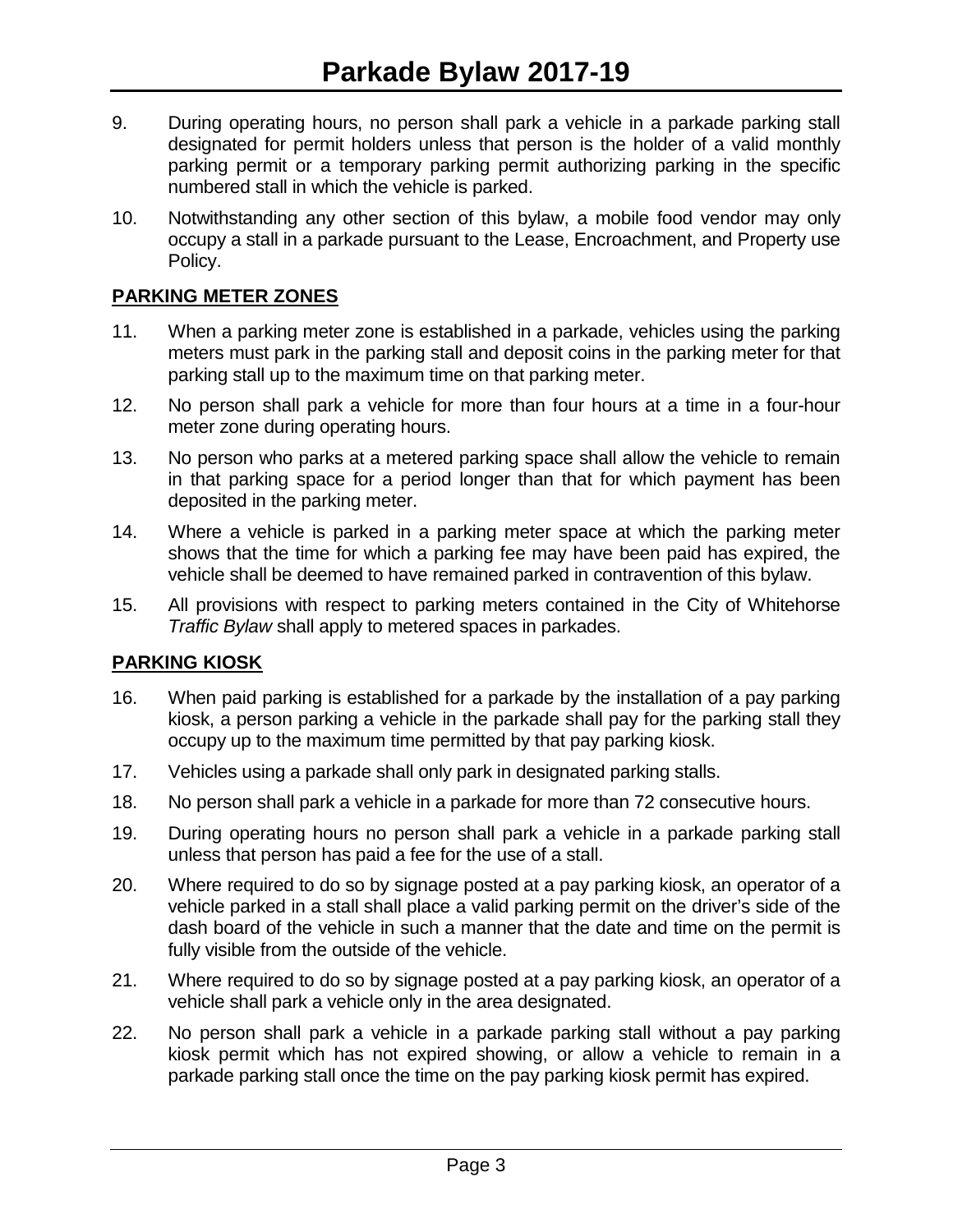#### **MOBILE FOOD VENDORS**

23. Upon city approval of an application by a mobile food vendor pursuant to the Lease, Encroachment, and Property use Policy, the designated officer shall cover a parking meter with a hood indicating "No Parking" to reserve the use of the stall for the approved applicant.

#### **MONTHLY PARKING PERMITS**

- 24. The designated officer may issue monthly parking permits in such numbers as may from time to time be deemed appropriate. Such permits shall be issued on a space available basis for a fee and allow parking in a parkade without payment of further parking fees.
- 25. The designated officer may establish a waiting list for permit parking spaces. Such list shall be based upon the date of application for permit spaces, and available spaces shall be assigned in accordance with a first-applied, first-served basis.
- 26. Where payment for a monthly parking permit is in arrears for any period in excess of thirty days, the designated officer may cancel such parking permit and reassign the permit space to the next applicant on the established waiting list.
- 27. Permits issued in accordance with this bylaw shall be made available in the order in which applications for such permits are received, and such permits shall:
	- (1) be valid only during the period for which the permit is issued; and
	- (2) be void if not placed face up on the dash with the permit fully visible from the outside of the parked vehicle.
- 28. Notwithstanding the provisions of section 21 of this bylaw, the designated officer may restrict the number of permits issued to any applicant.
- 29. Where electrical service is supplied to parking stalls, the fees for parking permits for such stalls shall be established under the Fees and Charges Bylaw at such rates as may be necessary to cover parking charges, electrical costs, and such other costs as are deemed appropriate.
- 30. The designated officer shall have the authority to limit the electrical load available to any stall.

#### **PARKING REGULATIONS**

- 31. All vehicles shall be parked in accordance with such directions as may be given on signs erected in a parkade for that purpose, and where angle parking or parallel parking is so required, vehicles shall be parked in accordance with the provisions of the *Motor Vehicle Act* respecting angle and parallel parking.
- 32. The holder of a valid parking permit shall park at or as near as practicable to the stall number sign located on the parking stall which has been assigned to the permit holder.
- 33. No person shall park a vehicle in a parkade other than in a parking stall.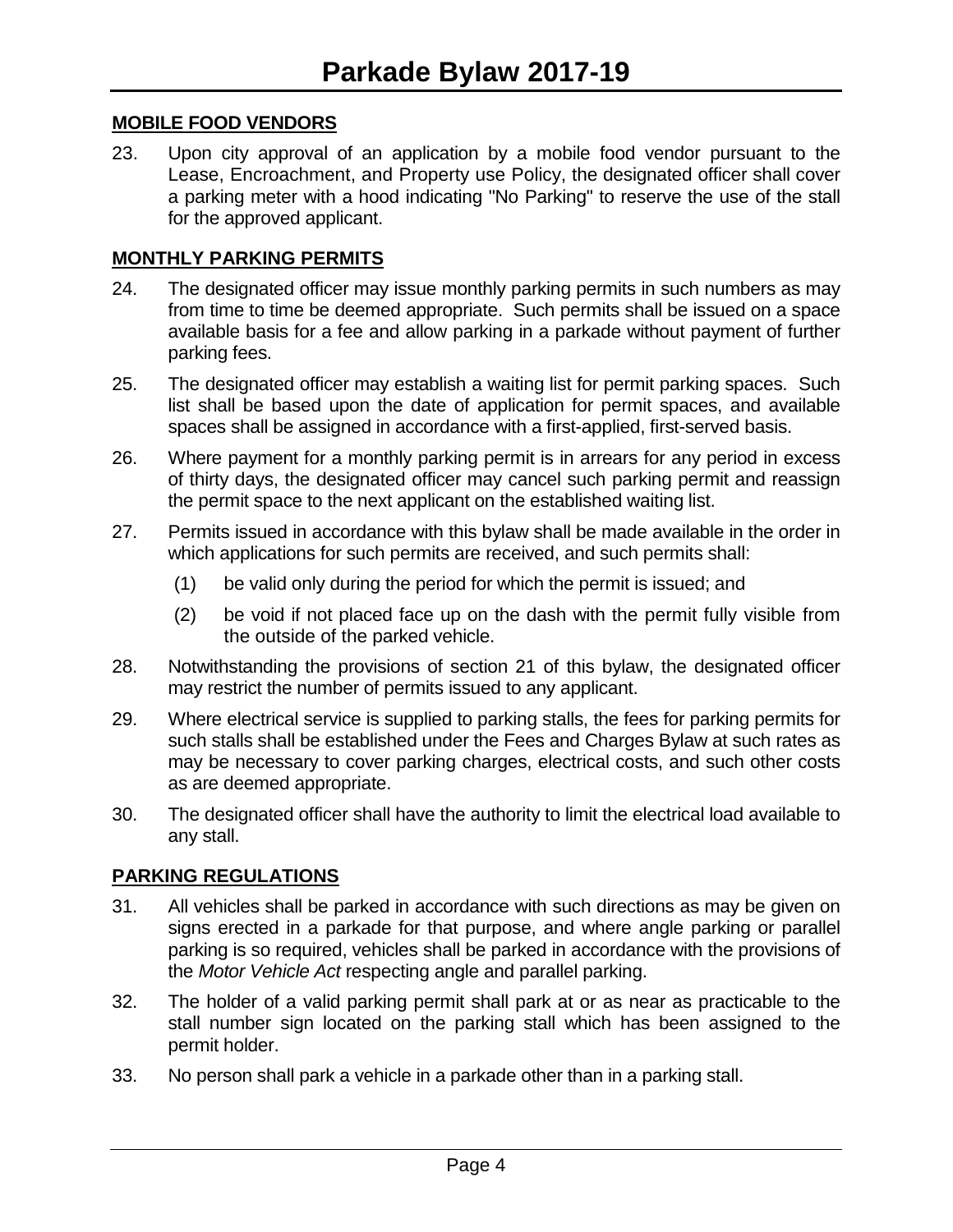## **VEHICLE LENGTH**

- 34. No vehicle with an overall length in excess of 20 feet shall be parked in a parkade at any time except a mobile food vendor, and a mobile food vendor shall not exceed an overall length in excess of 26 feet unless otherwise approved by the designated officer.
- 35. A mobile food vendor parking in a parkade shall only park in a numbered parkade stall that has been approved in accordance with the Lease, Encroachment, and Property use Policy.
- 36. A mobile food vendor shall not park in a parkade if the overall length and/or width of the mobile food vendor exceeds the dimensions of the stall, or the mobile food vendor is parked in a manner which causes, or is likely to cause, interference with the orderly operation of the parkade.

#### **VIOLATIONS**

- 37. Where any vehicle in the parkade is:
	- (1) parked contrary to the provisions of this bylaw;
	- (2) in excess of 20 feet in length;
	- (3) parked in a manner which causes, or is likely to cause, interference with the orderly operation of the parkade; or,
	- (4) parked without payment of the applicable fee,

an officer may take such vehicle into custody under section 109 of the *Motor Vehicles Act* and cause it to be taken and stored in a safe and otherwise suitable place.

38. No vehicle which has been taken into custody and placed in storage pursuant to the provisions of this bylaw shall be released to the owner thereof until all costs and charges incurred in moving and storing the vehicle have been paid, together with such other fees as may be charged by any contractor of the city engaged by the city to move and store such vehicle.

#### **ENFORCEMENT**

- 39. Where a vehicle is standing or parked in violation of any provision of this bylaw or the Traffic Bylaw, an officer may move the vehicle or require the driver or person in charge of the vehicle to move it.
- 40. Where a fine levied by the Yukon Territorial Court as a result of a conviction under this bylaw is unpaid after 15 days, the city may add the amount of the fine to taxes owed to the city in accordance with section 344(2) of the *Municipal* Act or apply to the court to register the fine as a debt due to the City and thereafter direct the Sherriff to seize and sell the vehicle. Where a vehicle remains impounded for 30 days or more the city may recover the cost of removal and/or impoundment by court action or sale of the vehicle in accordance with section 110 of the *Motor Vehicles Act*.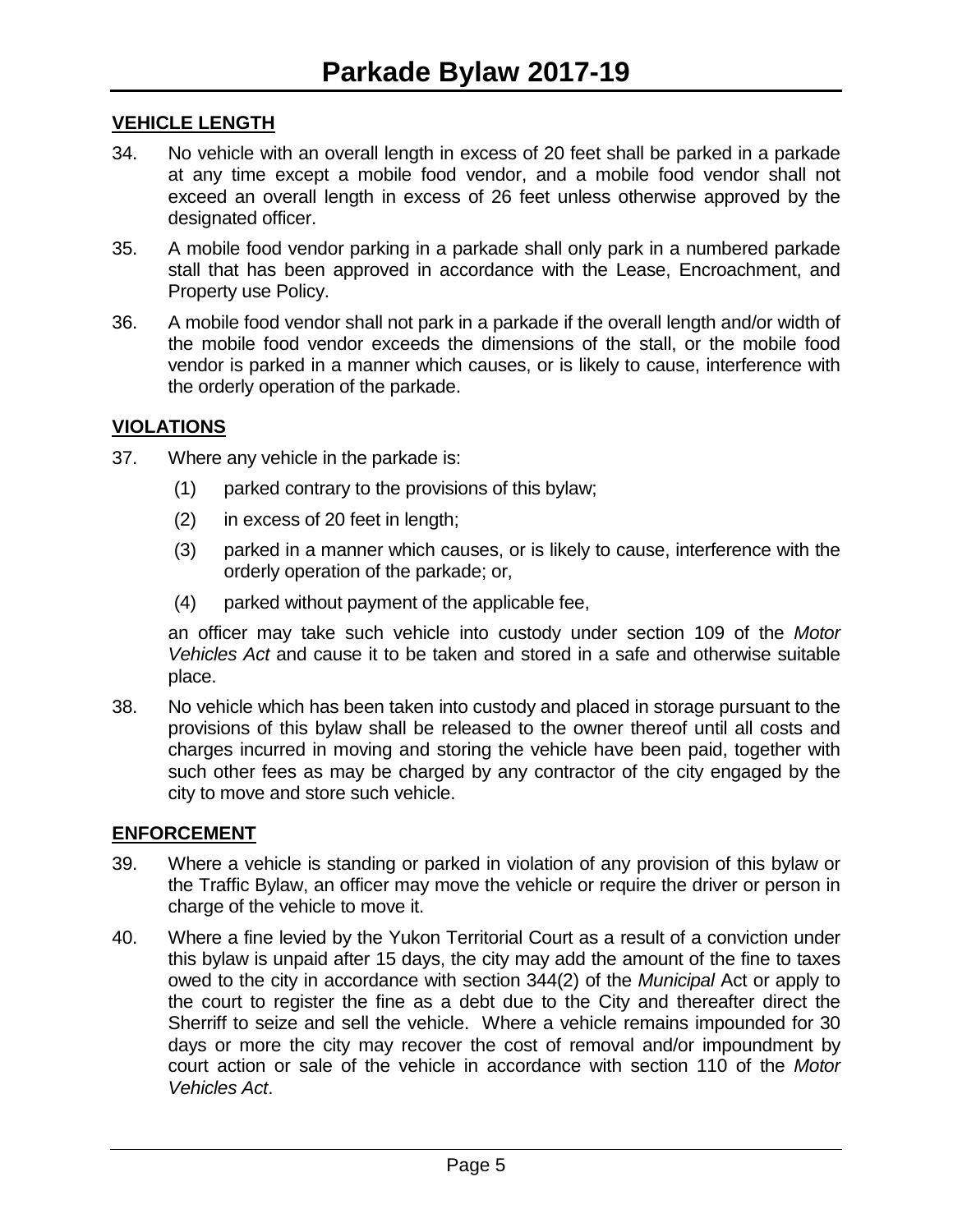- 41. For the purpose of initiating proceedings by way of a ticket in respect of any offence under this bylaw, the form of ticket to be utilized shall be as prescribed by the *Summary Convictions Act*.
- 42. Any person who commits an offence under this bylaw is, in addition to any other punishment, liable to:
	- (1) a set fine under section 20 of the *Summary Convictions Act*, issued in respect of an offence specified in Schedule "A" attached hereto and forming part of this bylaw, or
	- (2) on summary conviction, a fine not exceeding ten thousand dollars (\$10,000.00).

# **OFFICERS**

43. For the purpose of enforcing this bylaw, every officer and designated officer shall have the powers of a peace officer under sections 36, 50, 86, 106, 114, 134 to 136, 181, 203, 217, 230, and 232 of the *Motor Vehicles Act* as provided for by section 249(2) of the *Motor Vehicles Act*.

# **REPEAL OF PREVIOUS LEGISLATION**

44. Bylaw 2013-19, including all amendments thereto, is hereby repealed.

#### **COMING INTO FORCE**

45. This bylaw shall come into full force and effect on and from the final passing thereof.

**FIRST** and **SECOND READING**: December 11, 2017 **THIRD READING** and **ADOPTION**: January 15, 2018

*ORIGINAL BYLAW SIGNED BY:*

"Dan Curtis"

Dan Curtis, Mayor

"*N. L. Felker*"

Norma L. Felker, Assistant City Clerk